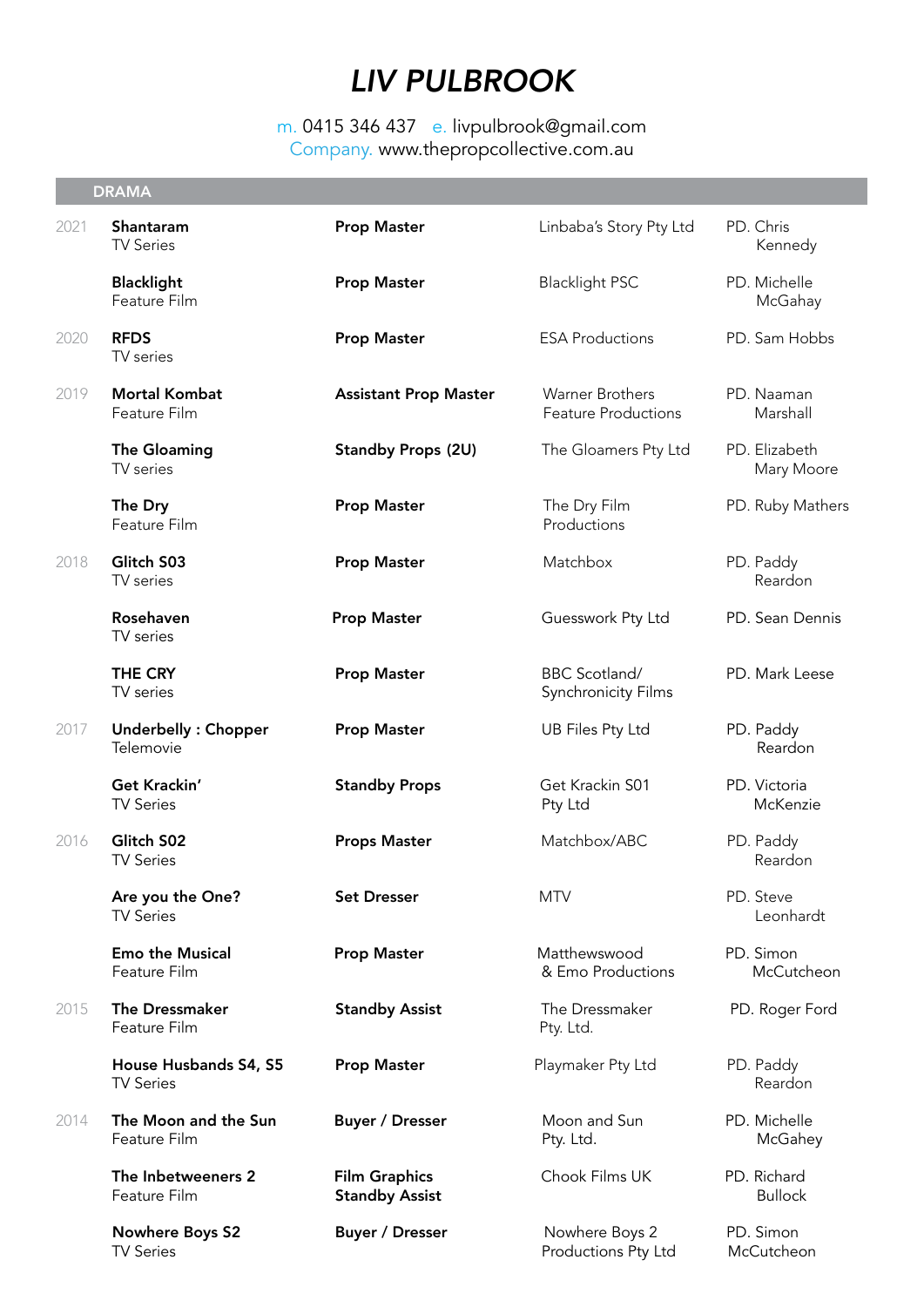| 2013 | Predestination<br>Feature Film                                         | <b>Standby Assist</b>                    | Predestination<br>Productions | PD. Matt Putland        |
|------|------------------------------------------------------------------------|------------------------------------------|-------------------------------|-------------------------|
| 2013 | The Menkoff Method<br>Feature Film                                     | <b>Film Graphics</b>                     | Menkoff Pty Ltd               | PD. Lance<br>Whitehouse |
|      | <b>Miss Fisher's Murder</b><br><b>Mysteries S2</b><br><b>TV Series</b> | Film Graphics /<br><b>Standby Assist</b> | Phryne Fisher S2<br>Pty Ltd   | PD. Robbie<br>Perkins   |
| 2012 | I Frankenstein<br>Feature Film                                         | <b>Swing Gang</b>                        | I Frankenstein<br>Productions | PD. Michelle<br>McGahey |
|      | <b>Patrick</b><br>Feature Film                                         | <b>Standby Assist</b>                    | Roget Clinic Pty Ltd          | PD. Robbie<br>Perkins   |
|      | The Time of Our Lives<br><b>TV Series</b>                              | <b>Standby Assist</b>                    | <b>Time Productions</b>       | PD. Jo Ford             |
|      | The Mystery of a<br>Hansom Cab                                         | <b>Standby Assist</b>                    | Hansom Cab<br>Productions     | PD. Tel Stolfo          |
| 2011 | <b>Last Dance</b><br>Feature Film                                      | <b>Standby Props</b>                     | Ulah Pty Ltd                  | PD. Les Binns           |
|      | <b>Miss Fisher's Murder</b><br><b>Mysteries S1</b><br><b>TV Series</b> | Film Graphis /<br><b>Standby Assist</b>  | Phryne Fisher S1<br>Pty Ltd   | PD. Robbie<br>Perkins   |
|      | Woodley<br><b>TV Series</b>                                            | Art Dept. Assist                         | Woodley S1 Pty Ltd            | PD. Jo Brisco           |
| 2010 | The Cup<br>Feature Film                                                | <b>Graphics / Standby</b><br>Assist      | <b>Puzzle Productions</b>     | PD. Liz Thomas          |
|      | TVC's                                                                  |                                          |                               |                         |
| 2022 | <b>AFL Season Launch</b>                                               | <b>Art Director</b>                      | Finch                         | Dir. Chris Nelius       |
| 2021 | Kayo                                                                   | <b>Standby Props</b>                     | Mofa Productions              | Dir. Nick Kelly         |
|      | Tennis Australia Campaign                                              | <b>Buyer / Dresser</b>                   | Airbag                        | Dir. Ariel Martin       |
| 2020 | Sportsbet "Season Launch"                                              | <b>Buyer / Dresser</b>                   | Finch Company                 | Dir. Matt Weston        |
|      | Target "Prelude"                                                       | <b>Standby Props</b>                     | Collider                      | Dir. Dylan Duclos       |
| 2019 | Worksafe                                                               | <b>Buyer / Dresser</b>                   | Sedona Productions            | Dir. Thibault Debaveye  |
| 2018 | Out of this World                                                      | <b>Buyer / Dresser</b>                   | Sportsbet                     | Dir. Barney Howells     |
|      | <b>Mars</b>                                                            | <b>Buyer / Dresser</b>                   | Curious Film                  | Dir. Ric Cantor         |
| 2017 | <b>TAC</b>                                                             | <b>Directors Assistant</b>               | Guilty                        | Dir. Rohan Timlock      |
|      | <b>Officeworks</b>                                                     | <b>Buyer / Dresser</b>                   | Collider Film                 | Dir. Rob Stanton-Cook   |
|      | Devondale                                                              | <b>Buyer / Dresser</b>                   | Prodigious                    | Dir. Jono Nyquist       |
| 2016 | <b>Swisse - Matt Glaetzer</b>                                          | <b>Directors Assistant</b>               | Cognition                     | Dir. Tov Belling        |
|      | Chandon                                                                | <b>Buyer / Dresser</b>                   | Photoplay                     | A.Dir. Paddy Reardon    |
|      | Sportsbet "Boot Camp"                                                  | <b>Buyer / Dresser</b>                   | Sportsbet                     | Dir. Max Price          |